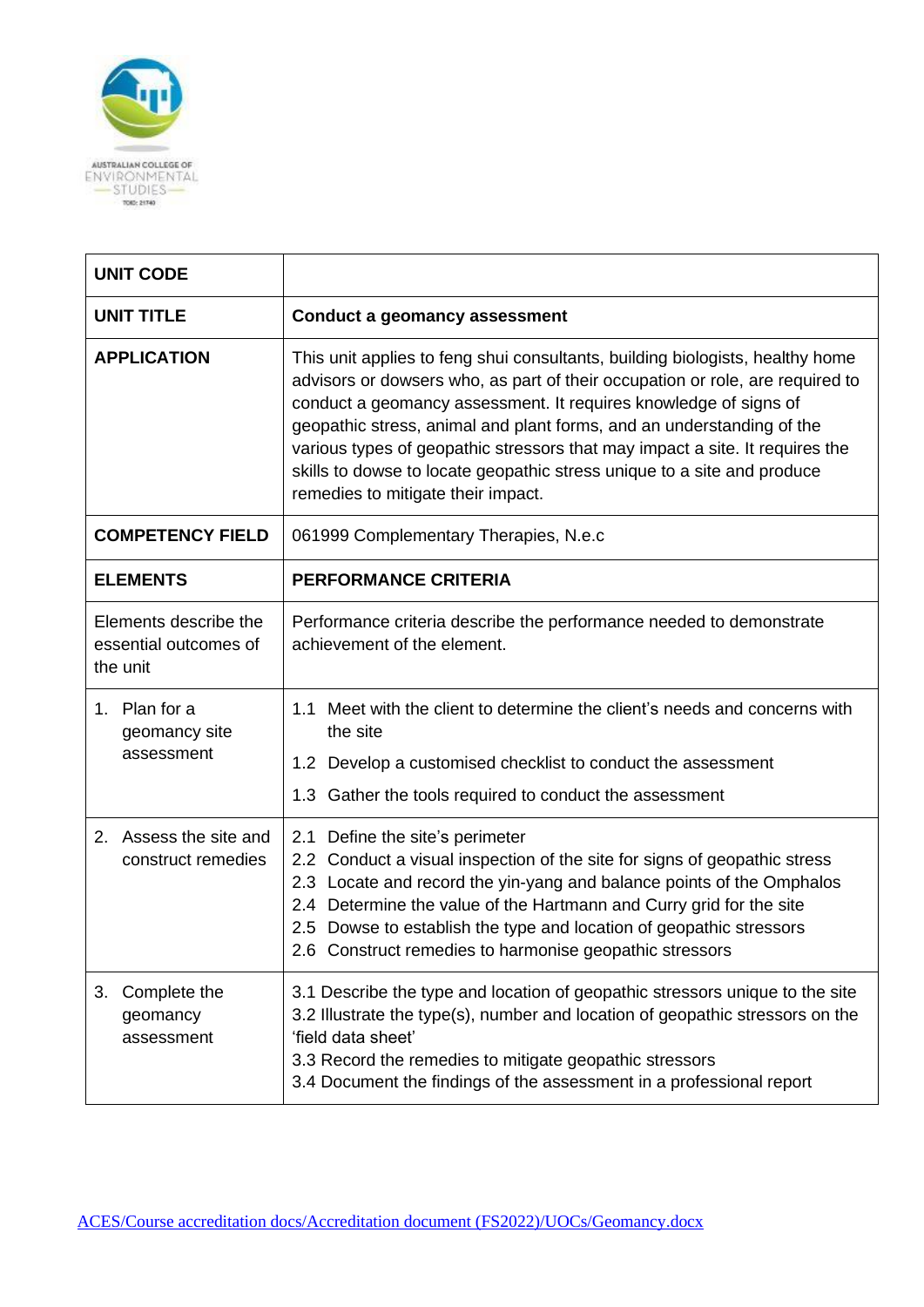

## **FOUNDATION SKILLS**

Foundation skills essential to performance in this unit, but not explicit in the performance criteria are listed below including a brief description of how the skill is applied.

| <b>Skill</b>                       | <b>Description</b>                                           |  |
|------------------------------------|--------------------------------------------------------------|--|
| Writing skills to:                 | Prepare a report of the findings and make recommendations    |  |
| Oral communication skills to:      | Obtain information from the client                           |  |
| Planning and organising skills to: | Prepare for and conduct the assessment in a logical sequence |  |
| Technology skills to:              | Use a computer and software                                  |  |

| <b>UNIT MAPPING</b><br><b>INFORMATION</b> | Code and Title<br><b>Current Version</b> | Code and Title<br><b>Previous Version</b>  | lComments  |
|-------------------------------------------|------------------------------------------|--------------------------------------------|------------|
|                                           | Conduct a geomancy<br>lassessment        | CFSGEO401 Conduct a<br>geomancy assessment | Equivalent |

| TITLE                                 | Assessment Requirements for<br><b>Conduct a geomancy assessment</b>                                                                                                                                                           |  |
|---------------------------------------|-------------------------------------------------------------------------------------------------------------------------------------------------------------------------------------------------------------------------------|--|
| <b>PERFORMANCE</b><br><b>EVIDENCE</b> | The learner must show evidence of the ability to complete tasks outlined in the<br>elements and performance criteria of this unit. There must be demonstrated<br>evidence that the learner has completed the following tasks: |  |
|                                       | Conducted at least one geomancy assessment of a house, unit or apartment                                                                                                                                                      |  |
|                                       | Established signs of geopathic stress unique to the site<br>$\circ$                                                                                                                                                           |  |
|                                       | Used dowsing rods to dowse the site for geopathic stress<br>$\circ$                                                                                                                                                           |  |
|                                       | Produced remedies to mitigate geopathic stress<br>$\circ$                                                                                                                                                                     |  |
|                                       | Completed a professional client report based on the outcome of the<br>$\circ$<br>assessment                                                                                                                                   |  |
| <b>KNOWLEDGE</b><br><b>EVIDENCE</b>   | The learner must be able to demonstrate knowledge to complete the tasks outlined<br>in the elements, performance criteria and foundation skills of this unit, including<br>knowledge of:<br>signs of geopathic stress         |  |